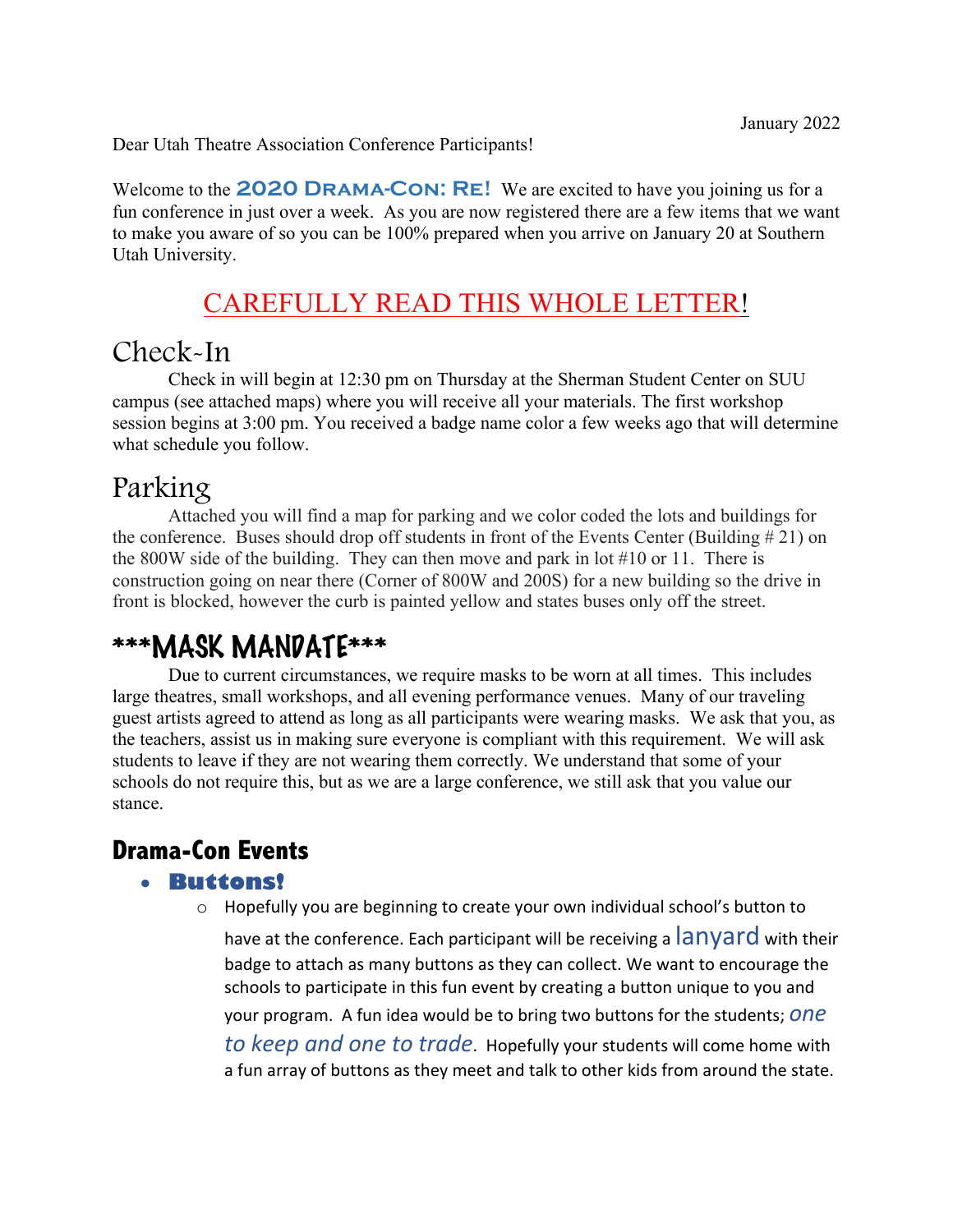The standard buttons that UTA is giving is 1 ¼" but you are welcome to design whatever you choose. Buttons will be for sale at the UTA Scene Shoppe as well.

o Feel free to bring buttons that were earned or traded from the previous year.

#### • *Costume Contest*

- o See the attached form for guidelines about the costume contest.
- $\circ$  Contest will begin January 20. You may register two costumes for each day if you choose. To register, please go to the information desk where you will sign in and have your picture taken. Winners will be contacted on Saturday.

# Guidebook

Once again, our conference guide will be on the "Guidebook" app. Please download the app **PRIOR** to coming to the conference. You can search for UTA's guide by searching **"DRAMACON 2022: RE".** The passphrase to get in is "**DRAMACON**". Access to the conference guide will not be available until January 14. More detailed instructions will be made available on the UTA website at that same time. Free wifi is available on campus.

\*\* For those students who do not have a phone, the schedule will be made available on our website in PDF form. **We will not have copies on site** so if you would like this, please print and make copies before coming to the conference. The "Schedule-at-a-Glance" is available on the website under Conference Prep. Please know that the schedule is subject to change.

## Food

- Box lunches for students and chaperones will be handed out in the Ballroom at the Student Center starting at 11:45 am on **Friday**. Let your students know that there will be extra time after they eat and we encourage them to visit the college and vendor displays during this time.
- During lunch and dinner breaks not hosted by UTA, there are many eateries on campus or within walking distance.
- TEACHER LUNCHEON will be on **Friday** from 11:45- 1:30. Teachers are invited to come to the Starlight room in the Student Center for a lunch buffet and be able to converse with each other without students**.** We will also he honoring our Service Award Winners. **Tickets were reserved for teachers/student teachers who were registered. This does not include chaperones. Your ticket will be in your information envelope that you will receive at check-in.**

### Master Class Nomination (with Dallyn Bayles)

This year we have a chance to have two different workshops to do acting a song master class. If you would like to **nominate** one of your students to have the opportunity to work with this artist at one of these workshops, **please respond to this email with the name of the student and your school.** We ask that the student prepare a 16-bar audition but know the entire song and bring the full sheet music. Names will be drawn out of a hat during the workshop.